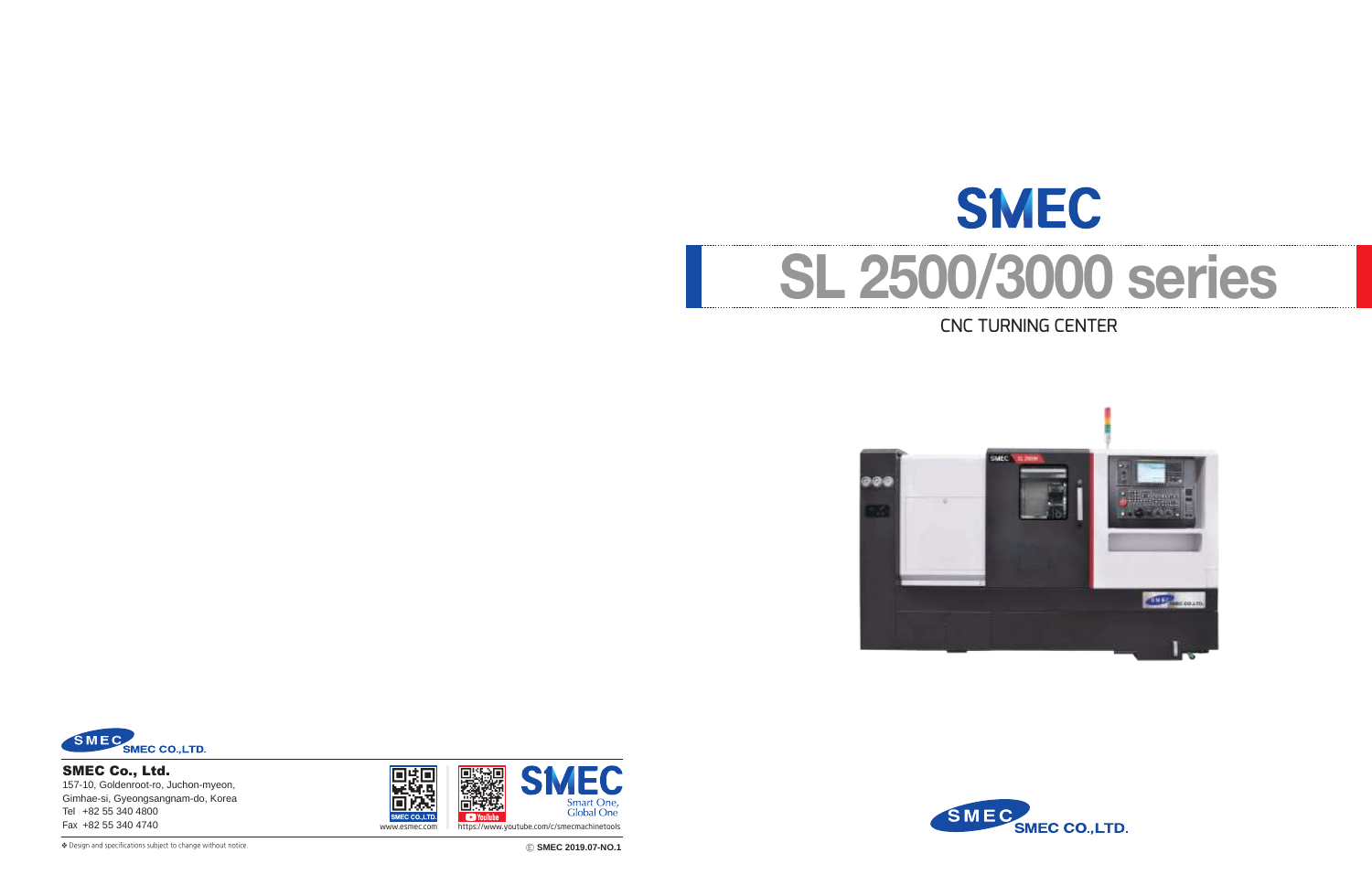- 45 degree torque tube type bed to support heavy duty turning
- Significantly reduced non-cutting time and efficient turning
- Low-center of gravity reducing vibration, thermal deformation and improving rigidity

## Strongest in its class with superb structural design Simultaneous heavy duty and precision turning



## High Accuracy, High Rigidity Spindle

The Spindle and Headstock are machined in a temperature controlled environment and

#### **SPINDLE & HEADSTOCK**

**SL 3000/X/L SL 3000M/XM/LM**

## **SL 2500 series (A Type : 8", B Type : 10")**

**SL 2500/X/L SL 2500M/XM/LM**

#### **Pin Tube Rib Design for Minimal Thermal Deformation**

Radiator fan-like pin tube rib design dissipates heat generated by axis movements, maintaining

With C-axis control, users get synchronized control on 3axes which enables integrated processing, such as milling, drilling & rigid tapping.



Precision double row cylindrical roller bearings and angular contact ball bearings are located at the front of the spindle, and a double row of cylindrical roller bearings is located in the rear to ensure heavy cutting capabilities with precision.





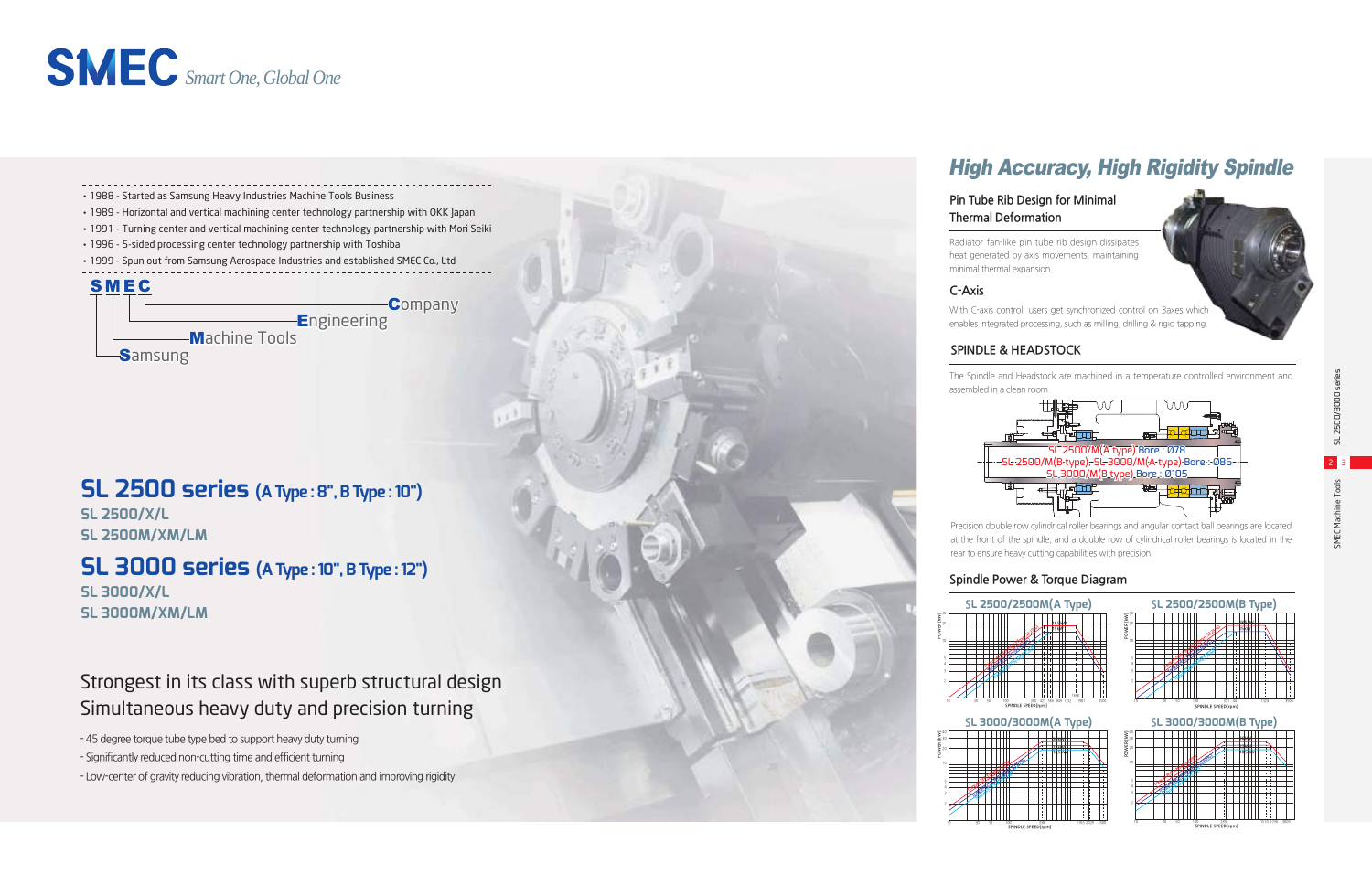SMEC Machine Tools SL 2500/3000 series 4 5



An innovative high precision, heavy duty CNC Lathe, integrated with all of SMEC's advanced technology **- SL 2500/3000 series**

## **SL 2500M/3000M Series (A, B Type)** High Speed Servo Turret (Tool Holder BMT65)

### **SL 2500/3000 Series (A, B Type)** High Speed, Heavy Duty Index Turret



## **Easier HYD Valve Control**

The gauge and control valve for HYD valve is raised to the operator's eye-level making maintenance easier.





Spindle motor(Cont./Max.) **15/18.5** kW (SL 2500 series) **18.5/26** kW (SL 3000 series)

#### **Non-Cutting Time Significantly Reduced with Installation of High Speed Turret with 0.2 Sec Indexing Time**

Bar working diameter **68** mm [SL 2500 Series(A Type)] **77** mm [SL 2500 Series(B Type)] [SL 3000 Series(A Type)] **91** mm [SL 3000 Series(B Type)]

Spindle speed **4,500** rpm [SL 2500 Series(A Type)] **3,500** rpm [SL 2500 Series(B Type) SL 3000 Series(A Type)] **3,000** rpm [SL 3000 Series(B Type)] A 0.2 second 1 station indexing time is made possible by employing the Nonstop Random Index method using the SMEC developed high-power Servo Index Motor.

The large diameter Curvic Coupling significantly improves the clamping power and indexing precision.



Indexing Time **0.2**sec (60Hz)

 ·One piece Meehanite casting with heavily ribbed torque tube design ·Rigid bed supports for powerful cutting ·Excellent vibration dampening and thermal displacement design



#### Rapid traverse(X/Z) **24/30** m/min

## Turret Torque Diagram

Max. machining diameter **Ø430** mm(SL 2500/2500X/2500L(A, B Type) SL 3000/3000X/3000L(A, B Type)] **Ø405** mm [SL 2500M/2500XM/2500LM(A, B Type) SL 3000M/3000XM/3000LM(A, B Type)]

### **Easier Coolant Tank Cleaning**

Cleaning the coolant tank is made easier with a coolant tank that can be removed while leaving the chip conveyor bolted to the machine. (AL/ALM/BL/BLM Series not included)



※ SL 2500 Series (A Type : 8", B Type : 10") / SL 3000 Series (A Type : 10", B Type : 12")

**POWER [kW]**

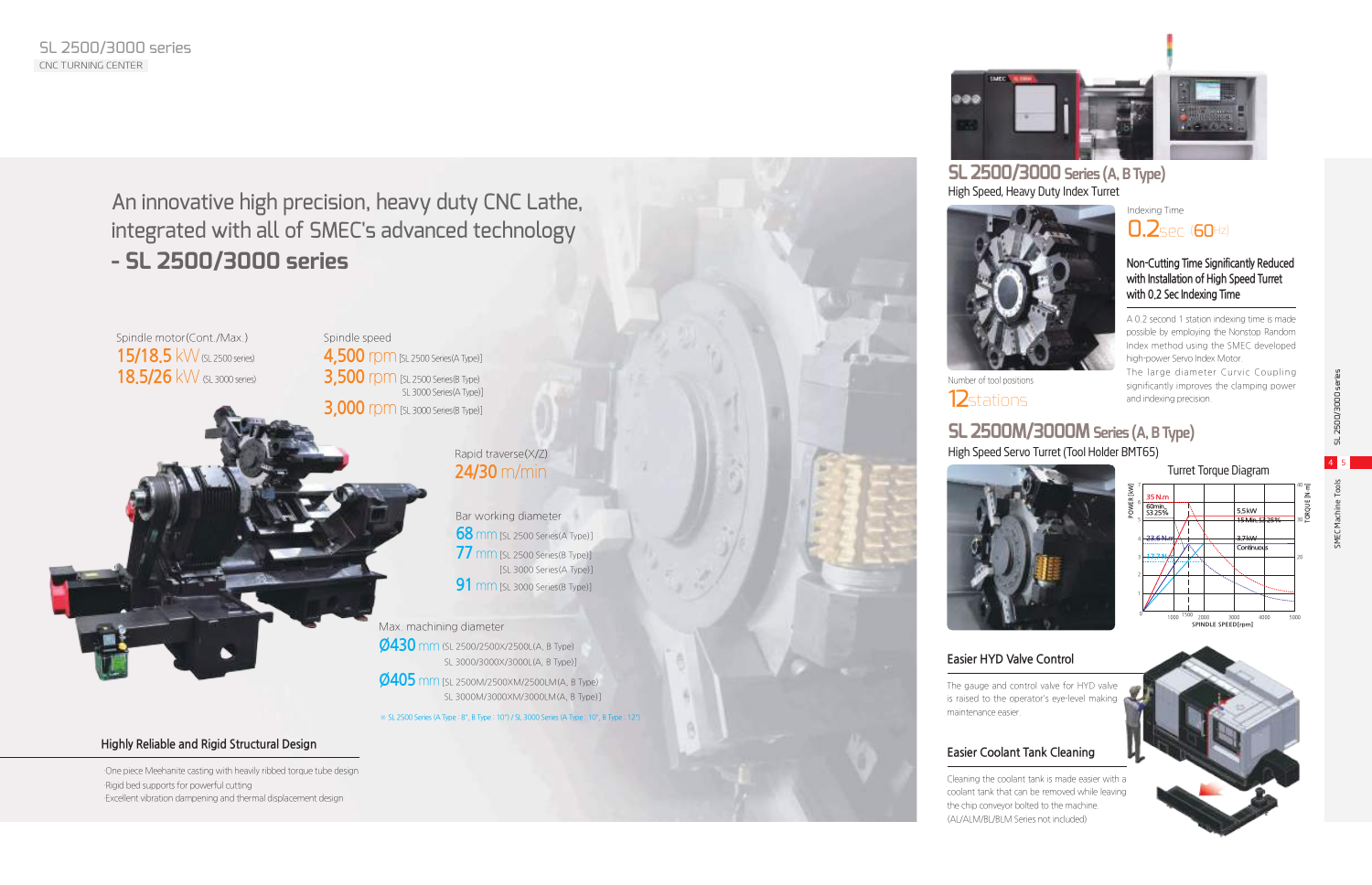#### **Programmable Tailstock(STD.)**

The tailstock that maintains superb high precision during heavy duty cutting can be manually traversed using the MPG handle. Also, when the programmable tailstock is mounted, the tailstock and quill may be operated back and forth automatically using M-codes.



#### **Rigid 45 degree Slant Bed**

45 degree slant torque tube design bed and wide guide slide way ensure long term rigidity

and machining accuracy. discharge.

Also, the Slant Type structure allows for easier access to the workpiece and superb chip

#### **Hexahedral Slide Way Frame (X-axis)**

Wide integral way is machined from the casting, induction hardened and precision ground to ensure longterm rigidity, machining accuracy and heavy-duty machining.

# **Pre-tensioned and**

**Double Anchored Ballscrews**

All axes ballscrews are pre-tensioned, heat treated and fixed by double anchors on both ends, providing ultimate rigidity



and minimal thermal growth.







#### **Centralized Operation Panel**

The centralized operation panel with its 10.4 inch color TFT LCD monitor is able to swivel 90 degrees, providing operators with easy access to the control panel while working on the machine.







Main spindle height to minimize worker's fatigability **1,021mm**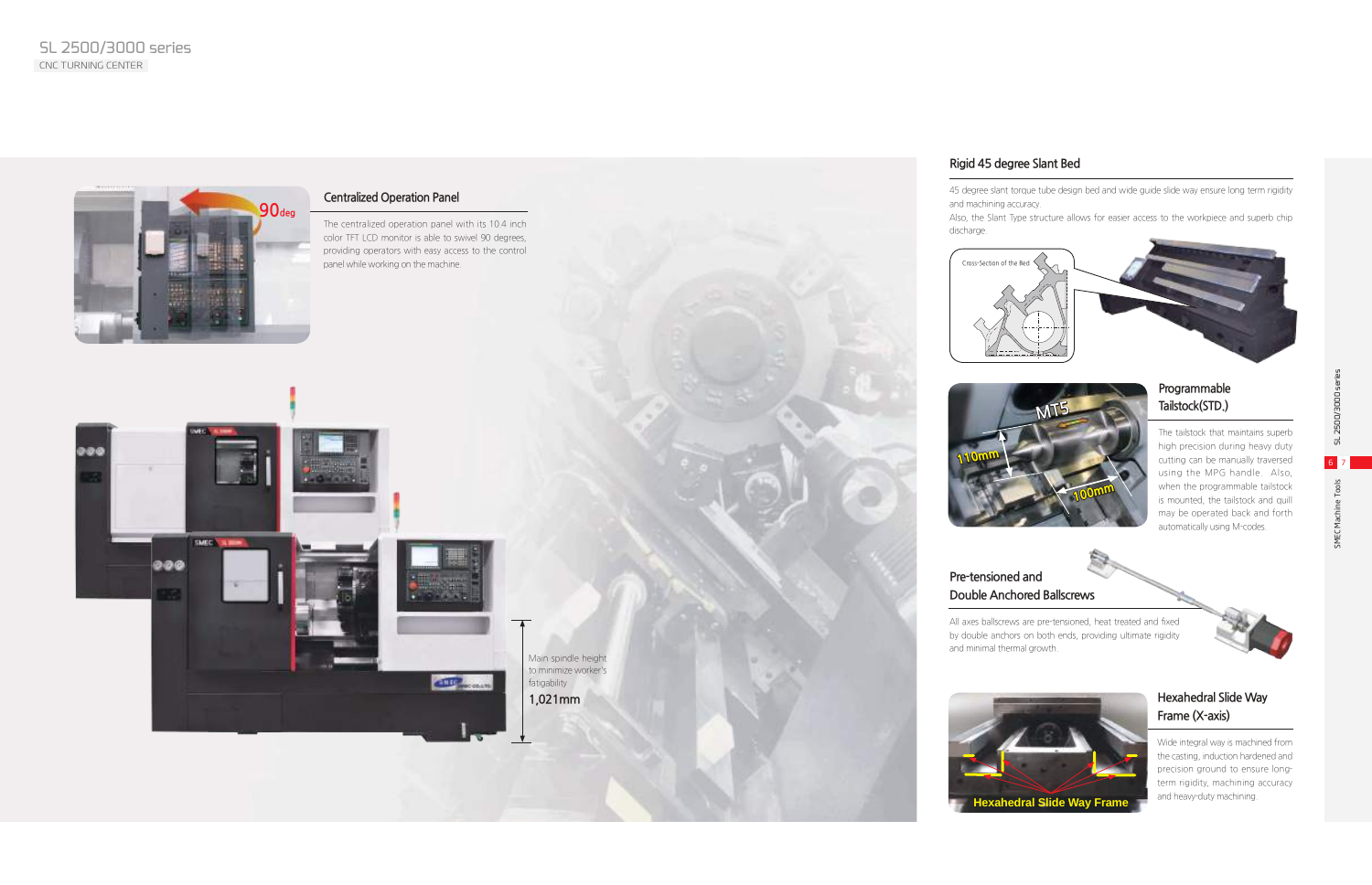SMEC Machine Tools SL 2500/3000 series 8 9

SMEC Machine Tools

SL 2500/3000 ser

**High Precision Tooling System**

**Optional Accessories**

#### **Processing Speed**

*Smart One, Global One*

Turning Performance (material:SM45C) SL 2500A







: Standard Set Numbers



 $\frac{\text{#10}}{\text{#10}-\text{D50}}$ <br>  $\frac{\text{#10}-\text{D50}}{\text{#16}-\text{D50}}$ <br>  $\frac{\text{#20}-\text{D50}}{\text{#25}-\text{D50}}$ <br>  $\frac{\text{#32}-\text{D50}}{\text{#40}-\text{D50}}$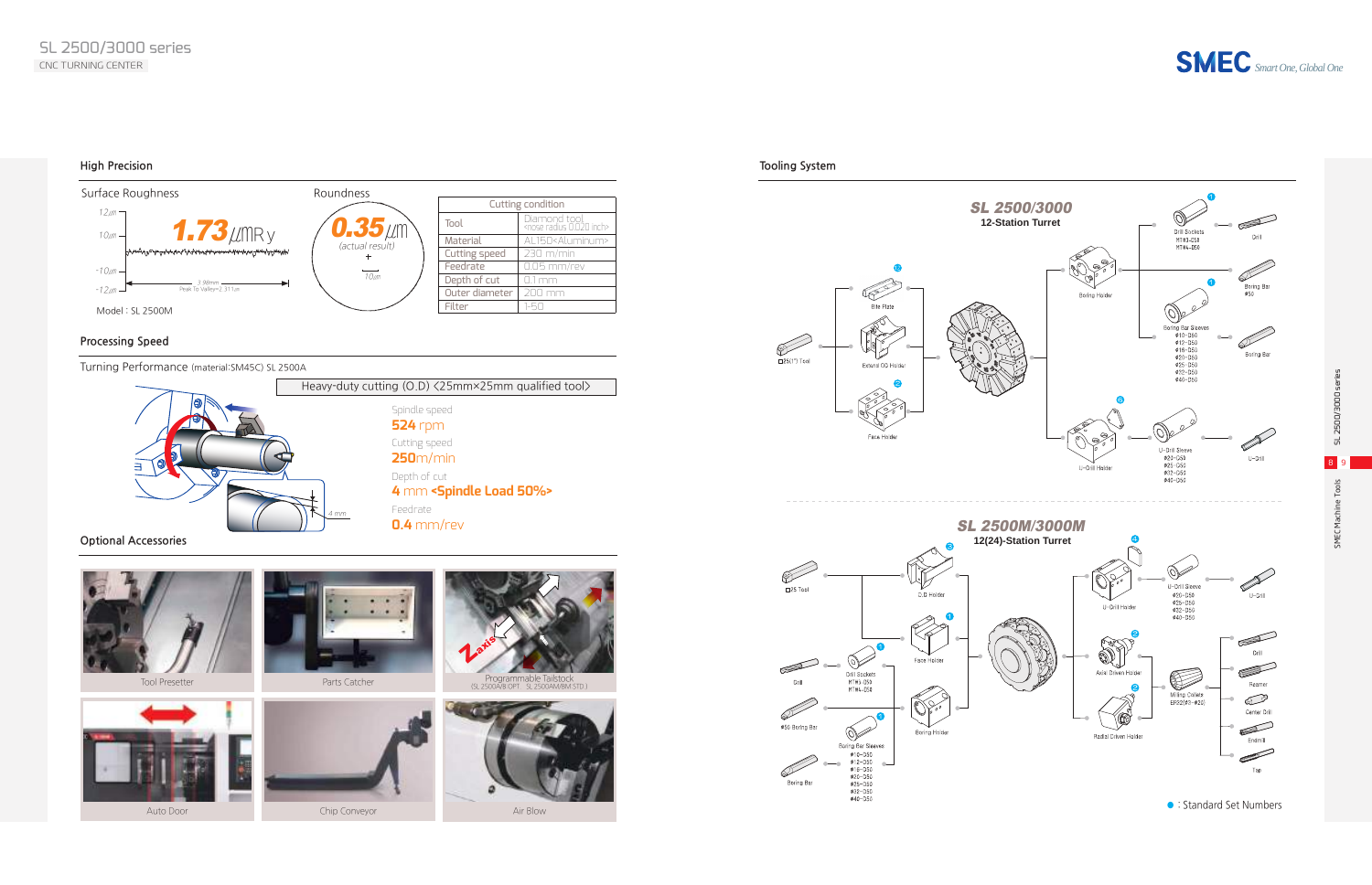

#### **Machine Dimensions** Unit : mm

# **1. 1. 1. 1.** ÷ **1,937**



#### SL 2500X/3000X(2500L/3000L) series

**1,937**







- Air blower - Air conditioners

- Chip bucket

- Chip conveyor (side, rear) - Coolant blower

- Coolant chiller - Coolant gun - Coolant level switch - Counter

 (total, multi, tool, work) - Dual pressure chucking - Oil mist collector - Oil skimmer - Part catcher - Robot interface

- 8" hollow 3 jaws chuck (SL 2500A Type)
- 10" hollow 3 jaws chuck (SL 2500B/3000A Type) Manual/Part list (1set)
- 12" hollow 3 jaws chuck (SL 3000B Type)
- Chuck clamp confirmation
- Chuck clamp foot switch
- Chuck pressure switch
- Coolant system
- Door interlock
- Full splash guard with coolant tank
- Jaw (soft 3set, hard 1set)
- Leveling unit - Patrol lamp (3colors) - Safety precaution name plate - Spindle orientation
- Tailstock (programmable) - Tool box
- Tool holders
- Work light (LED lamp)
- (electric cabinet) - Air gun - Auto door - Auto shutter (top) - Bar Feeder Interface

**Optional Accessories**

#### **Standard Accessories**

- Special chuck - Steady rest - Tool presetter (manual/auto) - Transformer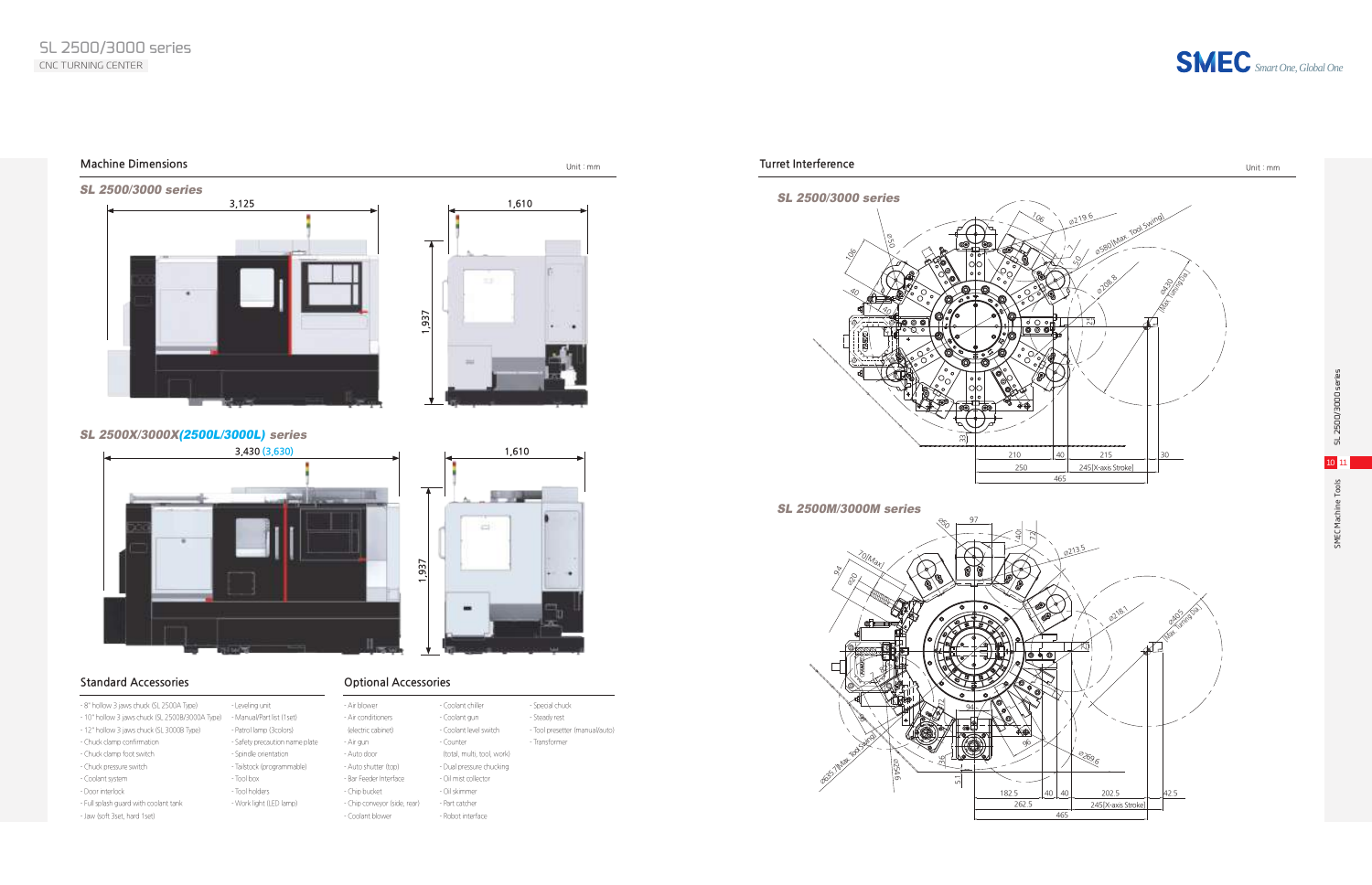*Smart One, Global One*

SMEC Machine Tools SL 2500/3000 series  $12<sub>1</sub>$ Tools SMEC Machine

#### **Major Specifications**

※Design and specifications subject to change without notice.

#### **Work Range** Unit : mm





<u>al a</u>











# SL 2500/3000 series

#### SL 2500X/3000X series

#### SL 2500L/3000L series

#### SL 2500XM/3000XM series



| <b>DESCRIPTION</b> |                                             |               | SL 2500        |                                          | <b>SL 2500M</b>                          |                                          |
|--------------------|---------------------------------------------|---------------|----------------|------------------------------------------|------------------------------------------|------------------------------------------|
|                    |                                             |               | A type         | <b>B</b> type                            | A type                                   | <b>B</b> type                            |
| Chuck              | Chuck size                                  | inch          | $8"$           | 10"                                      | 8"                                       | 10"                                      |
|                    | Swing over bed                              | mm            | 650            | 650                                      | 650                                      | 650                                      |
|                    | Swing over cross slide                      | mm            | 480            | 480                                      | 480                                      | 480                                      |
| Capacity           | Max. turning diameter                       | mm            | 430            | 430                                      | 405                                      | 405                                      |
|                    | Max. milling diameter                       | mm            | $\overline{a}$ | L,                                       | 526                                      | 526                                      |
|                    | Max. machining length                       | mm            | 570            | 554                                      | 504                                      | 497                                      |
|                    | Spindle speed                               | rpm           | 4,500          | 3,500                                    | 4,500                                    | 3,500                                    |
|                    | Spindle nose                                | ASA           | $A2-6$         | $A2-8$                                   | $A2-6$                                   | $A2-8$                                   |
| Spindle            | Draw tube ID                                | mm            | 68             | 77                                       | 68                                       | 77                                       |
|                    | Spindle bore diameter                       | mm            | 78             | 86                                       | 78                                       | 86                                       |
|                    | Motor (Cont./Max)                           | kW            | 15/18.5        | 15/18.5                                  | 15/18.5                                  | 15/18.5                                  |
|                    | X-axis travel                               | mm            | 245            | 245                                      | 245                                      | 245                                      |
|                    | Z-axis travel                               | mm            | 600            | 600                                      | 540                                      | 540                                      |
| Travels            | X-axis Rapid travers rate                   | m/min         | 24             | 24                                       | 24                                       | 24                                       |
|                    | Z-axis Rapid travers rate                   | m/min         | 30             | 30                                       | 30                                       | 30                                       |
|                    | Number of tool stations                     | ea            | 12             | 12                                       | 12[24] (BMT65)                           | 12[24] (BMT65)                           |
|                    | Turning tool shank size                     | mm            | 25             | 25                                       | 25                                       | 25                                       |
|                    | Boring bar diameter                         | mm            | 50             | 50                                       | 50                                       | 50                                       |
| Turret             | Turret index time(next station swivel time) | sec           | 0.20           | 0.20                                     | 0.20                                     | 0.20                                     |
|                    | Rotary tool speed                           | rpm           | $\overline{a}$ |                                          | 5,000                                    | 5,000                                    |
|                    | Rotary tool motor (Cont./Max)               | kW            | $\overline{a}$ |                                          | 3.7/5.5                                  | 3.7/5.5                                  |
|                    | Quill diameter                              | mm            | 110            | 110                                      | 110                                      | 110                                      |
| Tailstock          | Quill stroke                                | mm            | 100            | 100                                      | 100                                      | 100                                      |
|                    | Spindle taper                               | $\mathbb{MT}$ | MT5            | MT5                                      | MT5                                      | MT5                                      |
|                    | Size (with Side Chip conveyor) LxWxH        | mm            |                | $3,125(4,230) \times 1,610 \times 1,937$ |                                          | $3,125(4,230) \times 1,610 \times 1,937$ |
|                    | Size (with Rear Chip conveyor) L×W×H        | mm            |                | $3,125 \times 1,990(2,530) \times 1,937$ | $3,125 \times 1,990(2,530) \times 1,937$ |                                          |
| Machine            | weight                                      | kg            | 5,100          | 5,100                                    | 5,100                                    | 5,200                                    |
|                    | Coolant tank capacity                       | Liter         | 175            | 175                                      | 175                                      | 175                                      |
|                    | ELECTRIC POWER SUPPLY                       | <b>kVA/V</b>  | 34/220         | 34/220                                   | 34/220                                   | 34/220                                   |
| <b>CONTROLLER</b>  |                                             |               | FANUC, SIEMENS |                                          |                                          |                                          |

[ ] : Option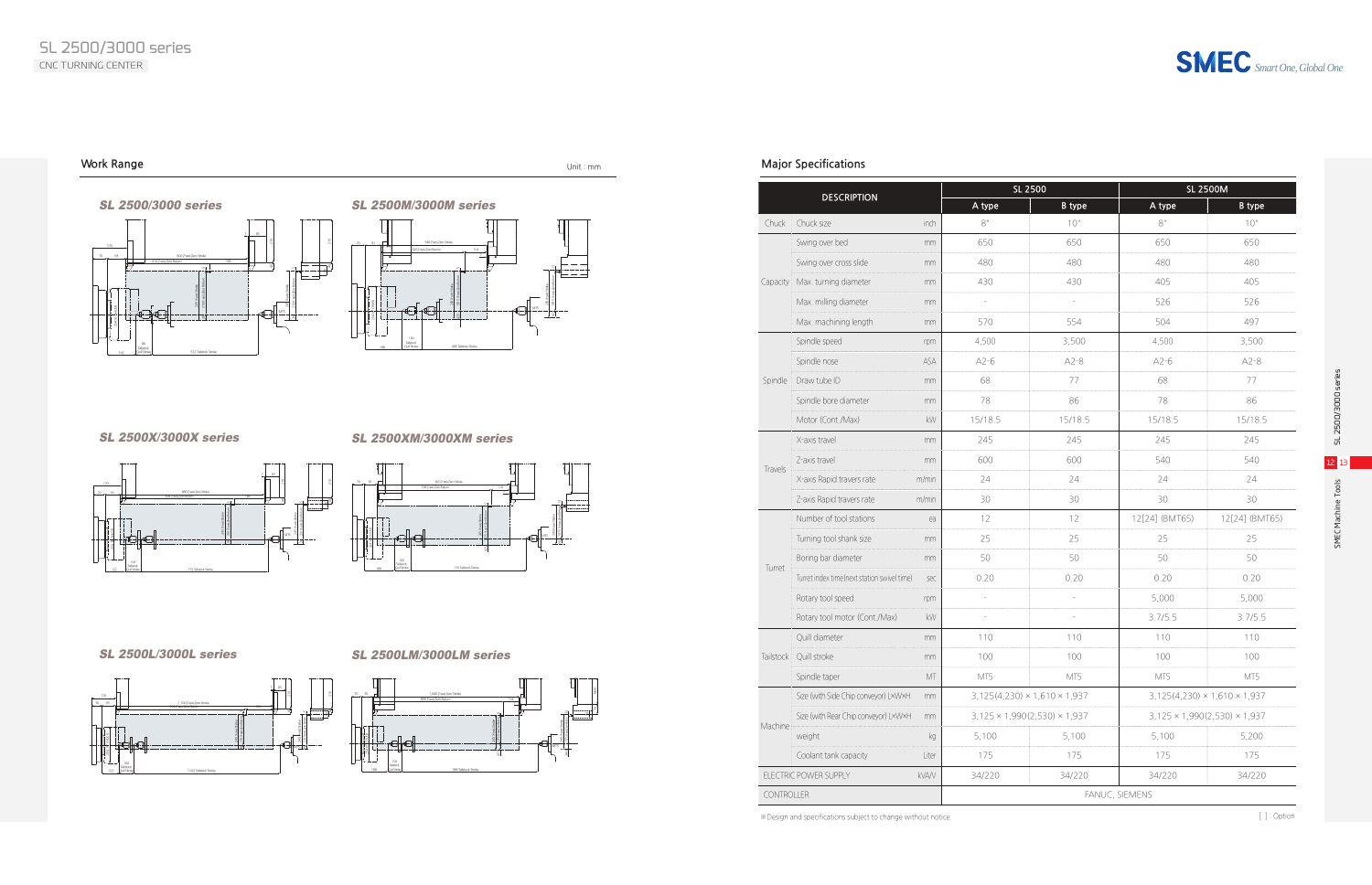*Smart One, Global One*

ပ္မ SMEC Machine Tools SL 2500/3000 series 2500/3000 ser ᆔ

 $14$ Tools SMEC Machine

#### **Major Specifications**

※Design and specifications subject to change without notice. ※Design and specifications subject to change without notice. [ ] : Option [ ] : Option

#### **Major Specifications**

| <b>DESCRIPTION</b>             |                                             |        | <b>SL 2500X</b> | <b>SL 2500XM</b>                         |                |                                          |  |  |
|--------------------------------|---------------------------------------------|--------|-----------------|------------------------------------------|----------------|------------------------------------------|--|--|
|                                |                                             | A type | <b>B</b> type   | A type                                   | <b>B</b> type  |                                          |  |  |
| Chuck                          | Chuck size                                  | inch   | $8"$            | 10"                                      | $8"$           | 10"                                      |  |  |
|                                | Swing over bed                              | mm     | 650             | 650                                      | 650            | 650                                      |  |  |
|                                | Swing over cross slide                      | mm     | 480             | 480                                      | 480            | 480                                      |  |  |
| Capacity                       | Max. turning diameter                       | mm     | 430             | 430                                      | 405            | 405                                      |  |  |
|                                | Max. milling diameter                       | mm     | L,              | ÷,                                       | 433            | 433                                      |  |  |
|                                | Max. machining length                       | mm     | 850             | 834                                      | 784            | 767                                      |  |  |
|                                | Spindle speed                               | rpm    | 4,500           | 3,500                                    | 4,500          | 3,500                                    |  |  |
|                                | Spindle nose                                | ASA    | $A2-6$          | $A2-8$                                   | $A2-6$         | $A2-8$                                   |  |  |
| Spindle                        | Draw tube ID                                | mm     | 68              | 77                                       | 68             | 77                                       |  |  |
|                                | Spindle bore diameter                       | mm     | 78              | 86                                       | 78             | 86                                       |  |  |
|                                | Motor (Cont./Max)                           | kW     | 15/18.5         | 15/18.5                                  | 15/18.5        | 15/18.5                                  |  |  |
|                                | X-axis travel                               | mm     | 245             | 245                                      | 245            | 245                                      |  |  |
|                                | Z-axis travel                               | mm     | 880             | 880                                      | 820            | 820                                      |  |  |
| Travels                        | X-axis Rapid travers rate                   | m/min  | 24              | 24                                       | 24             | 24                                       |  |  |
|                                | Z-axis Rapid travers rate                   | m/min  | 30              | 30                                       | 30             | 30                                       |  |  |
|                                | Number of tool stations                     | ea     | 12              | 12                                       | 12[24] (BMT65) | 12[24] (BMT65)                           |  |  |
|                                | Turning tool shank size                     | mm     | 25              | 25                                       | 25             | 25                                       |  |  |
|                                | Boring bar diameter                         | mm     | 50              | 50                                       | 50             | 50                                       |  |  |
| Turret                         | Turret index time(next station swivel time) | sec    | 0.2             | 0.2                                      | 0.2            | 0.2                                      |  |  |
|                                | Rotary tool speed                           | rpm    | $\overline{a}$  | L,                                       | 5,000          | 5,000                                    |  |  |
|                                | Rotary tool motor (Cont./Max)               | kW     | $\overline{a}$  |                                          | 3.7/5.5        | 3.7/5.5                                  |  |  |
|                                | Quill diameter                              | mm     | 110             | 110                                      | 110            | 110                                      |  |  |
| Tailstock                      | Quill stroke                                | mm     | 100             | 100                                      | 100            | 100                                      |  |  |
|                                | Spindle taper                               | MT     | MT5             | MT5                                      | MT5            | MT5                                      |  |  |
|                                | Size (with Side Chip conveyor) LxWxH        | mm     |                 | $3,430(4,535) \times 1,610 \times 1,937$ |                | $3,125(4,230) \times 1,610 \times 1,937$ |  |  |
|                                | Size (with Rear Chip conveyor) L×W×H        | mm     |                 |                                          |                |                                          |  |  |
| Machine                        | weight                                      | kg     | 5,700           | 5,700                                    | 5,700          | 5,800                                    |  |  |
|                                | Coolant tank capacity                       | Liter  | 200             | 200                                      | 200            | 200                                      |  |  |
| ELECTRIC POWER SUPPLY<br>kVA/V |                                             | 34/220 | 34/220          | 34/220                                   | 34/220         |                                          |  |  |
| CONTROLLER                     |                                             |        |                 |                                          | FANUC, SIEMENS |                                          |  |  |

|                                       |                                             |               | <b>SL 2500L</b> | <b>SL 2500LM</b>                         |                |                                          |
|---------------------------------------|---------------------------------------------|---------------|-----------------|------------------------------------------|----------------|------------------------------------------|
|                                       | <b>DESCRIPTION</b>                          |               | A type          | <b>B</b> type                            | A type         | <b>B</b> type                            |
| Chuck                                 | Chuck size                                  | inch          | $8"$            | 10"                                      | $8"$           | 10"                                      |
|                                       | Swing over bed                              | mm            | 650             | 650                                      | 650            | 650                                      |
|                                       | Swing over cross slide                      | mm            | 480             | 480                                      | 480            | 480                                      |
| Capacity                              | Max. turning diameter                       | mm            | 430             | 430                                      | 405            | 405                                      |
|                                       | Max. milling diameter                       | mm            | L,              | ÷,                                       | 433            | 433                                      |
|                                       | Max. machining length                       | mm            | 1,070           | 1,054                                    | 1,004          | 997                                      |
|                                       | Spindle speed                               | rpm           | 4,500           | 3,500                                    | 4,500          | 3,500                                    |
|                                       | Spindle nose                                | ASA           | $A2-6$          | $A2-8$                                   | $A2-6$         | $A2-8$                                   |
| Spindle                               | Draw tube ID                                | mm            | 68              | 77                                       | 68             | 77                                       |
|                                       | Spindle bore diameter                       | mm            | 78              | 86                                       | 78             | 86                                       |
|                                       | Motor (Cont./Max)                           | kW            | 15/18.5         | 15/18.5                                  | 15/18.5        | 15/18.5                                  |
| Travels                               | X-axis travel                               | mm            | 245             | 245                                      | 245            | 245                                      |
|                                       | Z-axis travel                               | mm            | 1,100           | 1,100                                    | 1,040          | 1,040                                    |
|                                       | X-axis Rapid travers rate                   | m/min         | 24              | 24                                       | 24             | 24                                       |
|                                       | Z-axis Rapid travers rate                   | m/min         | 30              | 30                                       | 30             | 30                                       |
|                                       | Number of tool stations                     | ea            | 12              | 12                                       | 12[24] (BMT65) | 12[24] (BMT65)                           |
|                                       | Turning tool shank size                     | mm            | 25              | 25                                       | 25             | 25                                       |
|                                       | Boring bar diameter                         | mm            | 50              | 50                                       | 50             | 50                                       |
| Turret                                | Turret index time(next station swivel time) | sec           | 0.2             | 0.2                                      | 0.2            | 0.2                                      |
|                                       | Rotary tool speed                           | rpm           |                 |                                          | 5,000          | 5,000                                    |
|                                       | Rotary tool motor (Cont./Max)               | kW            | $\overline{a}$  |                                          | 3.7/5.5        | 3.7/5.5                                  |
|                                       | Quill diameter                              | mm            | 110             | 110                                      | 110            | 110                                      |
| Tailstock                             | Quill stroke                                | mm            | 100             | 100                                      | 100            | 100                                      |
|                                       | Spindle taper                               | $\mathbb{MT}$ | MT5             | MT5                                      | MT5            | MT5                                      |
|                                       | Size (with Side Chip conveyor) LxWxH        | mm            |                 | $3,630(4,685) \times 1,610 \times 1,937$ |                | $3,630(4,685) \times 1,610 \times 1,937$ |
| Machine                               | Size (with Rear Chip conveyor) LxWxH        | mm            |                 |                                          |                |                                          |
|                                       | weight                                      | kg            | 6,300           | 6,300                                    | 6,300          | 6,400                                    |
|                                       | Coolant tank capacity                       | Liter         | 220             | 220                                      | 220            | 220                                      |
| ELECTRIC POWER SUPPLY<br><b>kVA/V</b> |                                             |               | 34/220          | 34/220                                   | 34/220         | 34/220                                   |
| <b>CONTROLLER</b>                     |                                             |               | FANUC, SIEMENS  |                                          |                |                                          |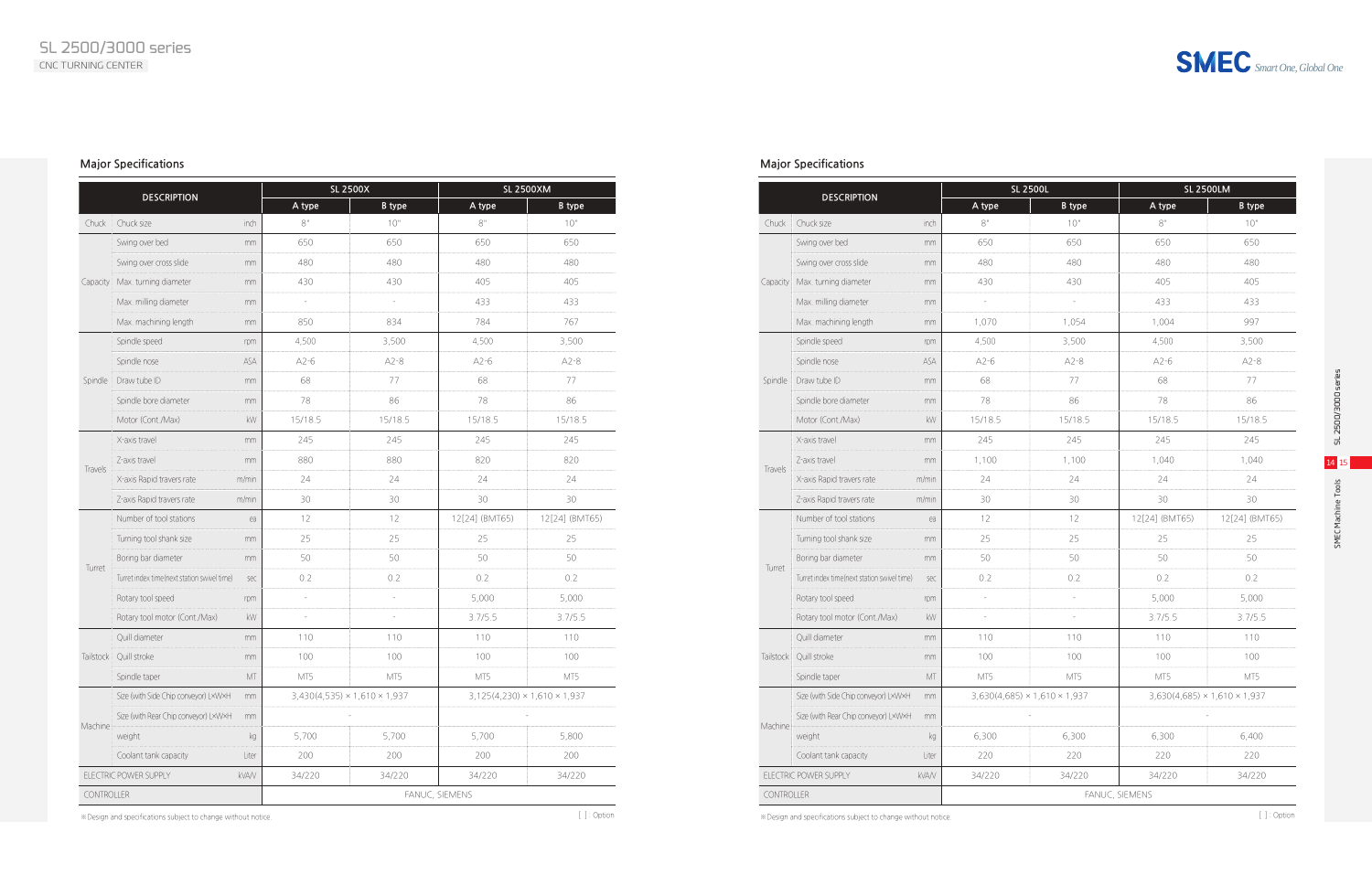*Smart One, Global One*

#### **Major Specifications**

#### **Major Specifications**

| <b>DESCRIPTION</b> |                                             |               | SL 3000        | <b>SL 3000M</b>                          |                                          |                                          |
|--------------------|---------------------------------------------|---------------|----------------|------------------------------------------|------------------------------------------|------------------------------------------|
|                    |                                             |               | A type         | <b>B</b> type                            | A type                                   | <b>B</b> type                            |
| Chuck              | Chuck size                                  | inch          | 10"            | 12"                                      | 10"                                      | 12"                                      |
|                    | Swing over bed                              | mm            | 650            | 650                                      | 650                                      | 650                                      |
|                    | Swing over cross slide                      | mm            | 480            | 480                                      | 480                                      | 480                                      |
| Capacity           | Max. turning diameter                       | mm            | 430            | 430                                      | 405                                      | 405                                      |
|                    | Max. milling diameter                       | mm            | $\overline{a}$ | ÷,                                       | 433                                      | 433                                      |
|                    | Max. machining length                       | mm            | 554            | 528                                      | 497                                      | 456                                      |
|                    | Spindle speed                               | rpm           | 3,500          | 3,000                                    | 3,500                                    | 3,000                                    |
|                    | Spindle nose                                | ASA           | $A2-8$         | $A2-8$                                   | $A2-8$                                   | $A2-8$                                   |
| Spindle            | Draw tube ID                                | mm            | 77             | 91                                       | 77                                       | 91                                       |
|                    | Spindle bore diameter                       | mm            | 86             | 105                                      | 86                                       | 105                                      |
|                    | Motor (Cont./Max)                           | kW            | 18.5/26        | 18.5/26                                  | 18.5/26                                  | 18.5/26                                  |
|                    | X-axis travel                               | mm            | 245            | 245                                      | 245                                      | 245                                      |
|                    | Z-axis travel                               | mm            | 600            | 600                                      | 540                                      | 540                                      |
| Travels            | X-axis Rapid travers rate                   | m/min         | 24             | 24                                       | 24                                       | 24                                       |
|                    | Z-axis Rapid travers rate                   | m/min         | 30             | 30                                       | 30                                       | 30                                       |
|                    | Number of tool stations                     | ea            | 12             | 12                                       | 12[24] (BMT65)                           | 12[24] (BMT65)                           |
|                    | Turning tool shank size                     | mm            | 25             | 25                                       | 25                                       | 25                                       |
|                    | Boring bar diameter                         | mm            | 50             | 50                                       | 50                                       | 50                                       |
| Turret             | Turret index time(next station swivel time) | sec           | 0.20           | 0.20                                     | 0.20                                     | 0.20                                     |
|                    | Rotary tool speed                           | rpm           | $\overline{a}$ | L                                        | 5,000                                    | 5,000                                    |
|                    | Rotary tool motor (Cont./Max)               | kW            | $\overline{a}$ |                                          | 3.7/5.5                                  | 3.7/5.5                                  |
|                    | Quill diameter                              | mm            | 110            | 110                                      | 110                                      | 110                                      |
| Tailstock          | Quill stroke                                | mm            | 100            | 100                                      | 100                                      | 100                                      |
|                    | Spindle taper                               | $\mathbb{MT}$ | MT5            | MT5                                      | MT5                                      | MT5                                      |
|                    | Size (with Side Chip conveyor) LxWxH        | mm            |                | $3,125(4,230) \times 1,610 \times 1,937$ |                                          | $3,125(4,230) \times 1,610 \times 1,937$ |
|                    | Size (with Rear Chip conveyor) L×W×H        | mm            |                | $3,125 \times 1,990(2,530) \times 1,937$ | $3,125 \times 1,990(2,530) \times 1,937$ |                                          |
| Machine            | weight                                      | kg            | 5,200          | 5,200                                    | 5,200                                    | 5,300                                    |
|                    | Coolant tank capacity                       | Liter         | 175            | 175                                      | 175                                      | 175                                      |
|                    | ELECTRIC POWER SUPPLY<br>kVA/V              |               | 41/220         | 41/220                                   | 41/220                                   | 41/220                                   |
| CONTROLLER         |                                             |               | FANUC, SIEMENS |                                          |                                          |                                          |

※Design and specifications subject to change without notice. ※Design and specifications subject to change without notice. [ ] : Option [ ] : Option

|                                |                                             |               | SL 3000X       | <b>SL 3000XM</b>                         |                |                                          |  |
|--------------------------------|---------------------------------------------|---------------|----------------|------------------------------------------|----------------|------------------------------------------|--|
|                                | <b>DESCRIPTION</b>                          |               | A type         | <b>B</b> type                            | A type         | <b>B</b> type                            |  |
| Chuck                          | Chuck size                                  | inch          | 10"            | 12"                                      | 10"            | 12"                                      |  |
|                                | Swing over bed                              | mm            | 650            | 650                                      | 650            | 650                                      |  |
|                                | Swing over cross slide                      | mm            | 480            | 480                                      | 480            | 480                                      |  |
| Capacity                       | Max. turning diameter                       | mm            | 430            | 430                                      | 405            | 405                                      |  |
|                                | Max. milling diameter                       | mm            | $\overline{a}$ | $\frac{1}{2}$                            | 433            | 433                                      |  |
|                                | Max. machining length                       | mm            | 834            | 808                                      | 767            | 736                                      |  |
|                                | Spindle speed                               | rpm           | 3,500          | 3,000                                    | 3,500          | 3,000                                    |  |
|                                | Spindle nose                                | ASA           | $A2-8$         | $A2-8$                                   | $A2-8$         | $A2-8$                                   |  |
| Spindle                        | Draw tube ID                                | mm            | 77             | 91                                       | 77             | 91                                       |  |
|                                | Spindle bore diameter                       | mm            | 86             | 105                                      | 86             | 105                                      |  |
|                                | Motor (Cont./Max)                           | kW            | 18.5/26        | 18.5/26                                  | 18.5/26        | 18.5/26                                  |  |
|                                | X-axis travel                               | mm            | 245            | 245                                      | 245            | 245                                      |  |
|                                | Z-axis travel                               | mm            | 880            | 880                                      | 820            | 820                                      |  |
| Travels                        | X-axis Rapid travers rate                   | m/min         | 24             | 24                                       | 24             | 24                                       |  |
|                                | Z-axis Rapid travers rate                   | m/min         | 30             | 30                                       | 30             | 30                                       |  |
|                                | Number of tool stations                     | ea            | 12             | 12                                       | 12[24] (BMT65) | 12[24] (BMT65)                           |  |
|                                | Turning tool shank size                     | mm            | 25             | 25                                       | 25             | 25                                       |  |
|                                | Boring bar diameter                         | mm            | 50             | 50                                       | 50             | 50                                       |  |
| Turret                         | Turret index time(next station swivel time) | sec           | 0.20           | 0.20                                     | 0.20           | 0.20                                     |  |
|                                | Rotary tool speed                           | rpm           | $\overline{a}$ | L,                                       | 5,000          | 5,000                                    |  |
|                                | Rotary tool motor (Cont./Max)               | kW            |                |                                          | 3.7/5.5        | 3.7/5.5                                  |  |
|                                | Quill diameter                              | mm            | 110            | 110                                      | 110            | 110                                      |  |
| Tailstock                      | Quill stroke                                | mm            | 100            | 100                                      | 100            | 100                                      |  |
|                                | Spindle taper                               | $\mathbb{MT}$ | MT5            | MT5                                      | MT5            | MT5                                      |  |
|                                | Size (with Side Chip conveyor) LxWxH        | mm            |                | $3,430(4,535) \times 1,610 \times 1,937$ |                | $3,125(4,230) \times 1,610 \times 1,937$ |  |
|                                | Size (with Rear Chip conveyor) LxWxH        | mm            |                |                                          |                |                                          |  |
| Machine                        | weight                                      | kg            | 5,800          | 5,800                                    | 5,800          | 5,900                                    |  |
|                                | Coolant tank capacity                       | Liter         | 200            | 200                                      | 200            | 200                                      |  |
| ELECTRIC POWER SUPPLY<br>kVA/V |                                             | 41/220        | 41/220         | 41/220                                   | 41/220         |                                          |  |
|                                | CONTROLLER                                  |               | FANUC, SIEMENS |                                          |                |                                          |  |
|                                |                                             |               |                |                                          |                |                                          |  |